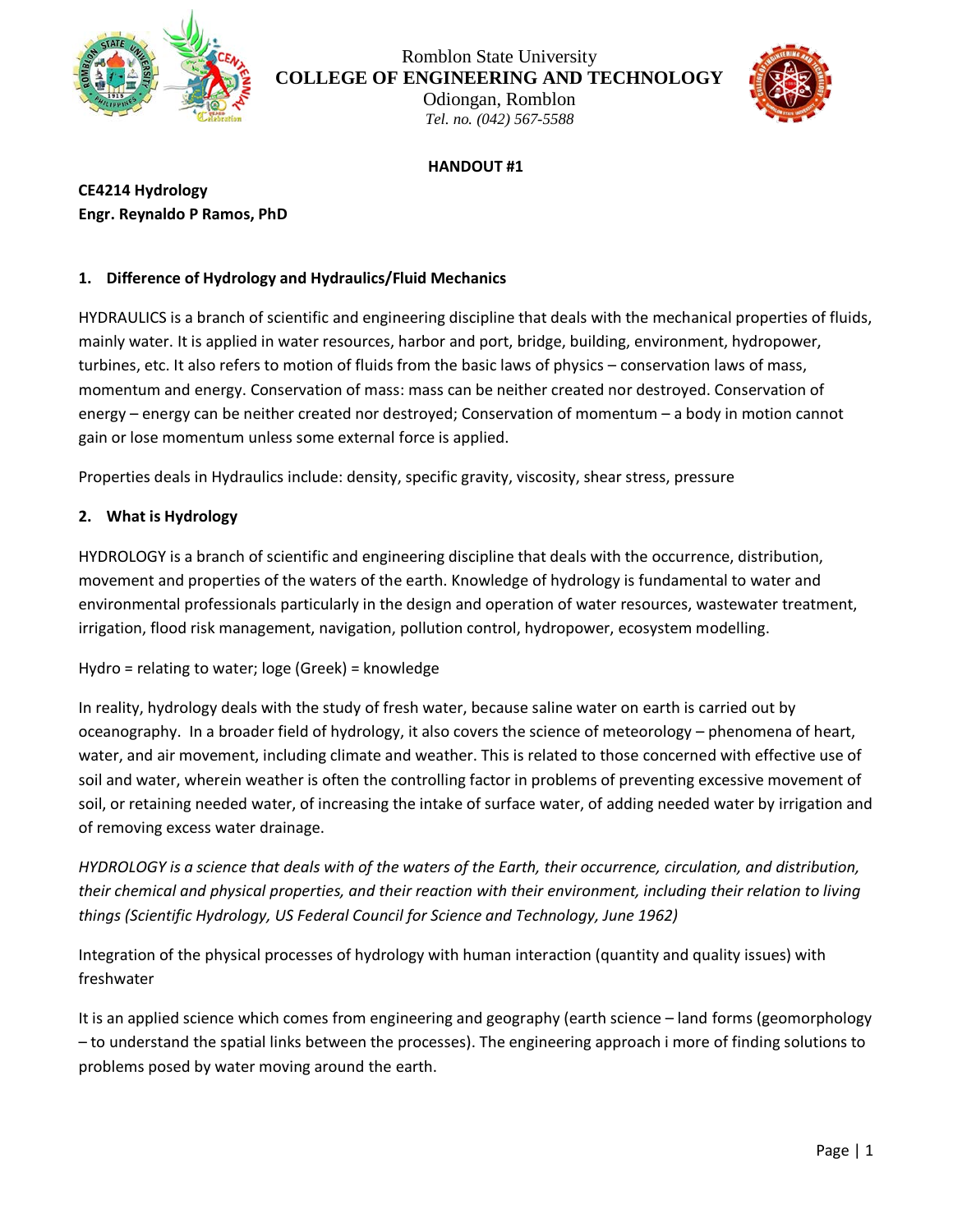

Romblon State University **COLLEGE OF ENGINEERING AND TECHNOLOGY** Odiongan, Romblon *Tel. no. (042) 567-5588*

# **3. Hydrologic or Water Cycle**

It represents the pathways where water travels as it circulates throughout global systems by various processes. The visible components of this cycle are Precipitation and Runoff. Other components such as evaporation, infiltration, transpiration, percolation groundwater recharge, interflow, and groundwater discharge.

Water is available in the atmosphere, the oceans, on land and within the soil and rocks of the earth's crust. Water molecules from one location to another are driven by the solar energy. Moisture circulates from the earth into the atmosphere through evaporation and then back into the earth as precipitation (rainfall/rainwater).

Hydrologic or water cycle describes the continuous movement of water on, above and below the earth surface. This cycle involves the following key processes:

- (a) *Precipitation (P)*: condensed water vapor that falls to the earth surface. Some precipitations forms are rain, snow, hail, sleet, drizzle, etc.
- (b) *Runoff or Surface runoff (Q)*: variety of ways by which water moves across the land which includes both surface and channel runoff.
- (c) *Infiltration or subsurface runoff/flow (Qc)*: the flow of water from the ground surface into the ground, consequently becomes soil moisture or ground water. Subsurface runoff when the flow of water underground, in the vadoze zone and aquifers which returns to the surface as springs or seep into the oceans and seas, or land surface at lower elevation due to gravity.
- *(d) Evaporation and transpiration:*

(e.1) *Evaporation* is the process of liquid converting into water vapor (gas), through wind action and solar radiation and returning to the atmosphere.

(e.2) *Transpiration* is the process by which water molecules leaves the body of a living pant and escapes to the atmosphere.

(e.3) *Evapo-transpiration* includes all evaporation from water and land surfaces, as well as transpiration from plants.

The estimated volumes of water held at the earth's surface as shown below. It can be observed that most of the earth's water is in the oceans and fresh water is only a small proportion of the total water (2.5%) mainly stored in the ice.

|                       | Volume $(x10^3 \text{ km}^3)$ | % of total | % of fresh water |
|-----------------------|-------------------------------|------------|------------------|
| Oceans and seas       | 1,338,000                     | 96.54      |                  |
| Ice caps and glaciers | 24,064                        | 1.74       | 69.6             |
| Groundwater           | 23,400                        | 1.69       | 30.1             |
| Permafrost            | 300                           | 0.022      |                  |
| Lakes                 | 176                           | 0.013      | 0.3              |
| Soil                  | 16.5                          | 0.001      | 0.05             |
| Atmosphere            | 12.9                          | 0.0009     | 0.04             |
| Marsh/wetlands        | 11.5                          | 0.0008     | 0.03             |
| Rivers/Streams        | 2.12                          | 0.00015    | 0.006            |
| <b>Biota</b>          | 1.12                          | 0.00008    | 0.003            |
|                       | 1,385,984<br>Total            | 100.00     |                  |
|                       | <b>Freshwater</b><br>35,029   | 2.5        | 100.00           |

*Source: Dawei Han (2010), Concise Hydrology; Tim Davie (2002), Fundamentals of Hydrology*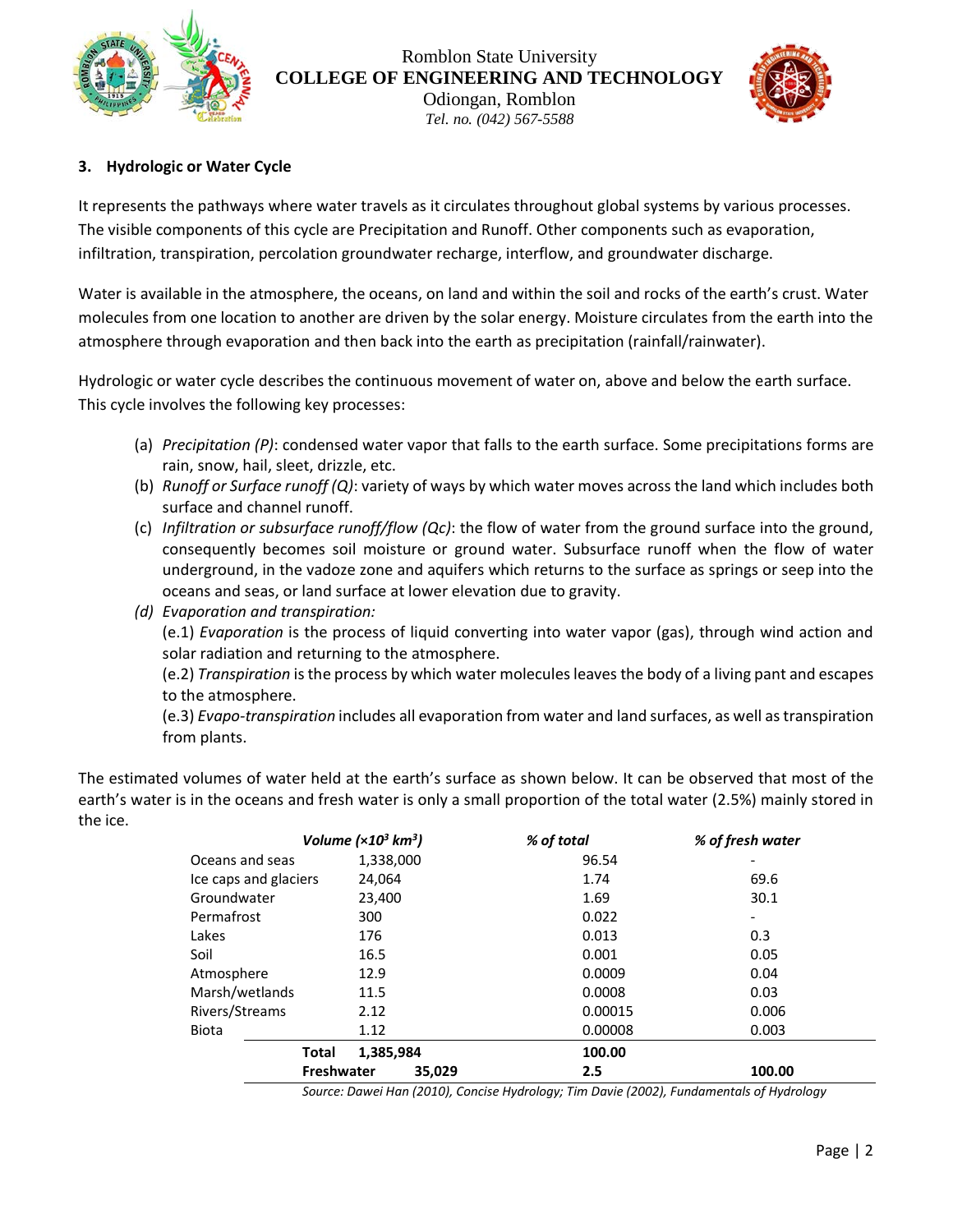

Romblon State University **COLLEGE OF ENGINEERING AND TECHNOLOGY**

Odiongan, Romblon *Tel. no. (042) 567-5588*



## **4. Importance and Utilization of Water**

Knowledge of hydrology is basis for the development of water supply systems. Salinity problems in agriculture also evidence of the lack of hydrologic principles of water management; locations of costly developments in flood plains of large river systems. Better understanding of hydrology, can help determine how and to what extent the cycle can be modified by human activity in practical way. For example large-scale irrigation systems increase soil water content, evaporation, and crop use of water. A practical knowledge of hydrology will help the decisionmaker and general public understand the overall effect of human's influences on the hydrologic cycle and the side effects of projects on other people, their activities and the environment. Thus, informed decision-maker will be able to weigh the advantages of each proposed change in the hydrologic cycle against the disadvantages.

- Water is essential for life. The use of water by man, plants, and animals is universal. Without water can be no life.
- Man can live nearly two months without food, but can live only three or four days without water. Man himself is 80 percent water.
- Water is essential for the maintenance and improvement of health and sanitation of the community.
- Water is a principal raw material for food production and metabolic processes.
- Water provides man with some means of recreation, such as boating, hunting, swimming and fishing.
- Water protects life and property against fire.
- Water is employed in various industrial processes, power generation and also for navigation and transportation of goods and people.
- Water plays an important role in balancing the ecological system the relationship between living things and the environment in which they live.

**Water conservation and sanitation are important.** The use of water is rapidly increasing due to growing population and urbanization. Shortage of both surface and groundwater is some areas in the country. Illegal and unregulated construction of deep wells also contributed in land sinking, consequently caused the lowering of water table. The lowering of fresh water (lakes, rivers) levels cause salt intrusion or salt water in the some coastal areas which ruined wells. In addition, uncontrolled pollution and contamination of the river systems and underground sources have greatly impaired the water quality. Thus, depletion of water supply is inevitable which requires better means of replenishing its supply to meet the increasing demand.

## **Major Purposes/Uses of Water**

- Domestic/residential: for household needs such as drinking, food preparation, bathing, washing clothes and dishes, flushing of toilets, watering of plants (gardens and lawns).
- Commercial: for hotels/motels, restaurants, office buildings, other commercial facilities and institutions.
- Irrigation: artificial application of water on lands to assist in the growing of crops and pastures or to maintain vegetative growth in recreational lands such as parks and golf courses.
- Industrial: for industrial purposes such as fabrication, processing, washing, and cooling.
- Livestock: for livestock watering, feed lots, dairy operations, fish farming, and other on-farm feeds.
- Mining: for extraction of minerals occurring naturally and associated with quarrying, well operation, milling, and other preparations at the mine site.
- Public: for the public purposes such as firefighting, street washing, municipal/town parks, and swimming pools.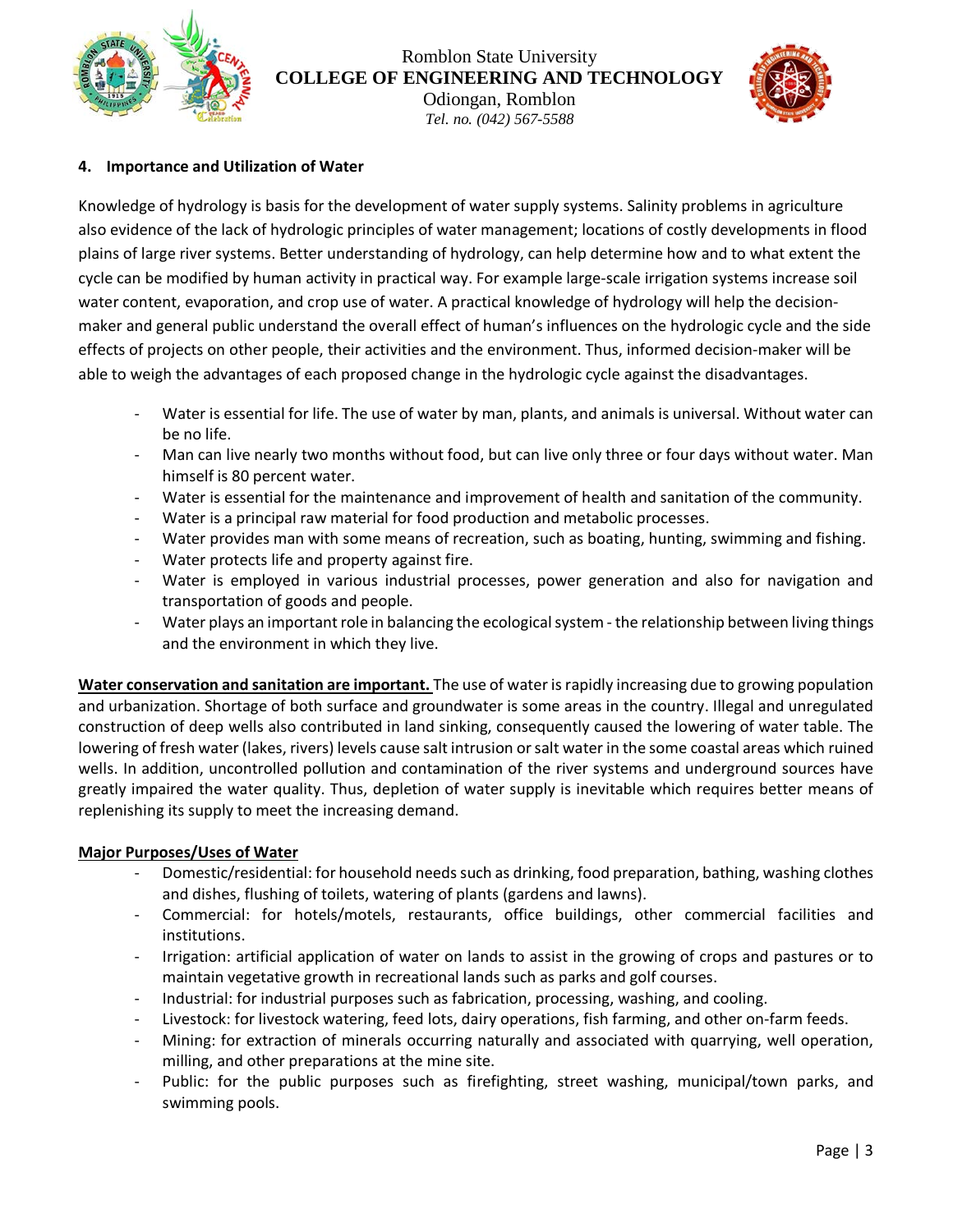

Romblon State University **COLLEGE OF ENGINEERING AND TECHNOLOGY**

Odiongan, Romblon *Tel. no. (042) 567-5588*



- Rural: for suburban or farm areas for domestic and livestock needs and this is generally self-supplied type.
- Thermoelectric power: for the process of the generation of power.

## **Classification of fresh surface water (rivers, lakes, reservoirs)**

#### **Classification Beneficial Use**

Class AA Public water supply class I. This class is intended primarily for waters having watersheds which are uninhabited and otherwise protected and which require only approved disinfection in order to meet the National Standards for Drinking Water (NSDW) of the Philippines

Class A Public Water Supply Class II. For sources of water supply that will require complete treatment (coagulation, sedimentation, filtration, and disinfection) in order to meet the NSDW.

Class B Recreational Water Class. For primary contact recreation such as bathing, swimming, ski diving, etc. (particularly those designated for tourism purposes).

Class C (1) Fishery Water for the propagation and growth of fish and other aquatic resources; (2) Recreational Water Class II (boating, etc.); and (3) Industrial Water Supply Class I (for manufacturing processes after treatment).

CLASS D Navigable waters

- **5. Climate of the Philippines – It covers modified coronas classification of climate type; primer on tornado, storm surge, floods, tropical cyclone, and rainfall warning system**
- **6. Weather Instruments – It covers the basic weather parameters and instruments used, instruments that measure temperature, atmospheric pressure, surface wind velocity and direction, atmospheric humidity, and other special instruments.**

## **7. SUGGESTED READING RESOURCES:**

Vesilind P.A, Morgan, S.M., and Heine, L.G. (2013). *Introduction to Environmental Engineering*, 1st Philippine reprint, Singapore: Cengage Learning Asia Pte Ltd.

Mihelcic, J.R. and Zimmerman, J.B. (2010). *Environmental Engineering Fundamentals, Sustainability, Design*, Singapore: John Wiley & Sons Singapore Pte, Ltd.

Davis, M. L. And Masten, S.J. (2004). *Principles of Environmental Engineering and Science*, International Edition, New York: McGraw-Hill Education (Asia), New York.

Henry, J.G. and Heinke, G.W. (2000). *Environmental Science and Engineering*, Singapore: Pearson Education Asia Pte., Ltd.,Singapore.

Speight, J.G. and Lee S. (2000). *Environmental Technology Handbook*, 2nd Edition, USA: Taylor & Francis, USA.